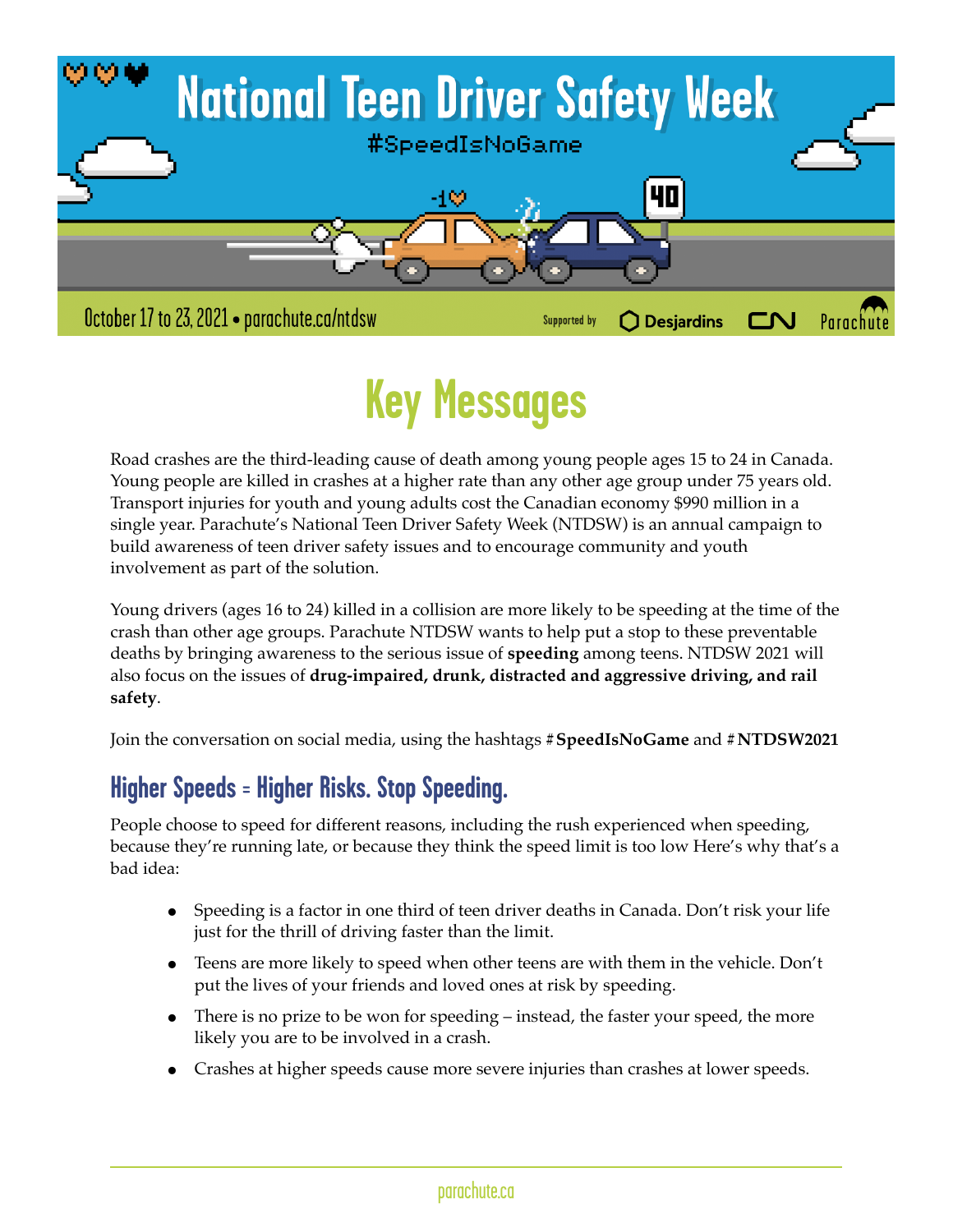- Speed kills. With each increase of  $1 \text{ km/h}$ , the risk of pedestrian fatality and serious injury during a collision increases. **At 50 km/h impact, the risk of a pedestrian dying is 29 per cent: almost six times what it is at 30 km/h**.
- Speed limits are put in place for a reason: follow posted limits.
- Open or empty roads are not an invitation to speed.
- Speeding kills. Follow the speed limit and adjust speed to match the conditions of the road.
- Nearly a quarter of deadly car crashes in Canada involve speeding. Don't contribute to the statistic.
- Keep your community safe. Lower your speed to protect vulnerable road users in school zones, community safety zones and construction zones.
- As your speed increases, your chances of avoiding a collision decrease. It's not a game. Don't put your life and others in danger by speeding.
- Speeding is not just risky, it's illegal. You could end up paying a fine, face criminal charges, lose your licence or go to jail.

## **Don't Drive High**

- Cannabis impairs your ability to drive by affecting your balance and co-ordination, motor skills, attention, judgment, reaction time and decision-making skills. Don't risk your life or the lives of others by driving high.
- 19% of youth said they have driven within four hours of using cannabis. Don't risk your life or the lives of others: never drive high.
- 35% of youth have been a passenger with a driver who used cannabis in the previous four hours. Don't put your life at risk; never get in the car with a drug-impaired driver.
- Driving high is never worth losing your life or putting others' lives at risk. Make arrangements to get home safe with a friend, family member, or cab. **This decision could save your life.**

#### **If You Drink, Don't Drive.**

- Motor vehicle crashes are the third-leading cause of death among 16- to 25-year-olds, and alcohol is a factor in almost half of those crashes. It is not worth risking your life; stay sober behind the wheel.
- When you choose to drink and drive, you are choosing not only to put your own life at risk, but the lives of others in danger too. If you are going to drink, don't drive.
- One third of Canadians who say they've driven impaired do most of their drinking with close friends, partners or family members. Speak up; tell your friends and family members it isn't cool to drink and drive.